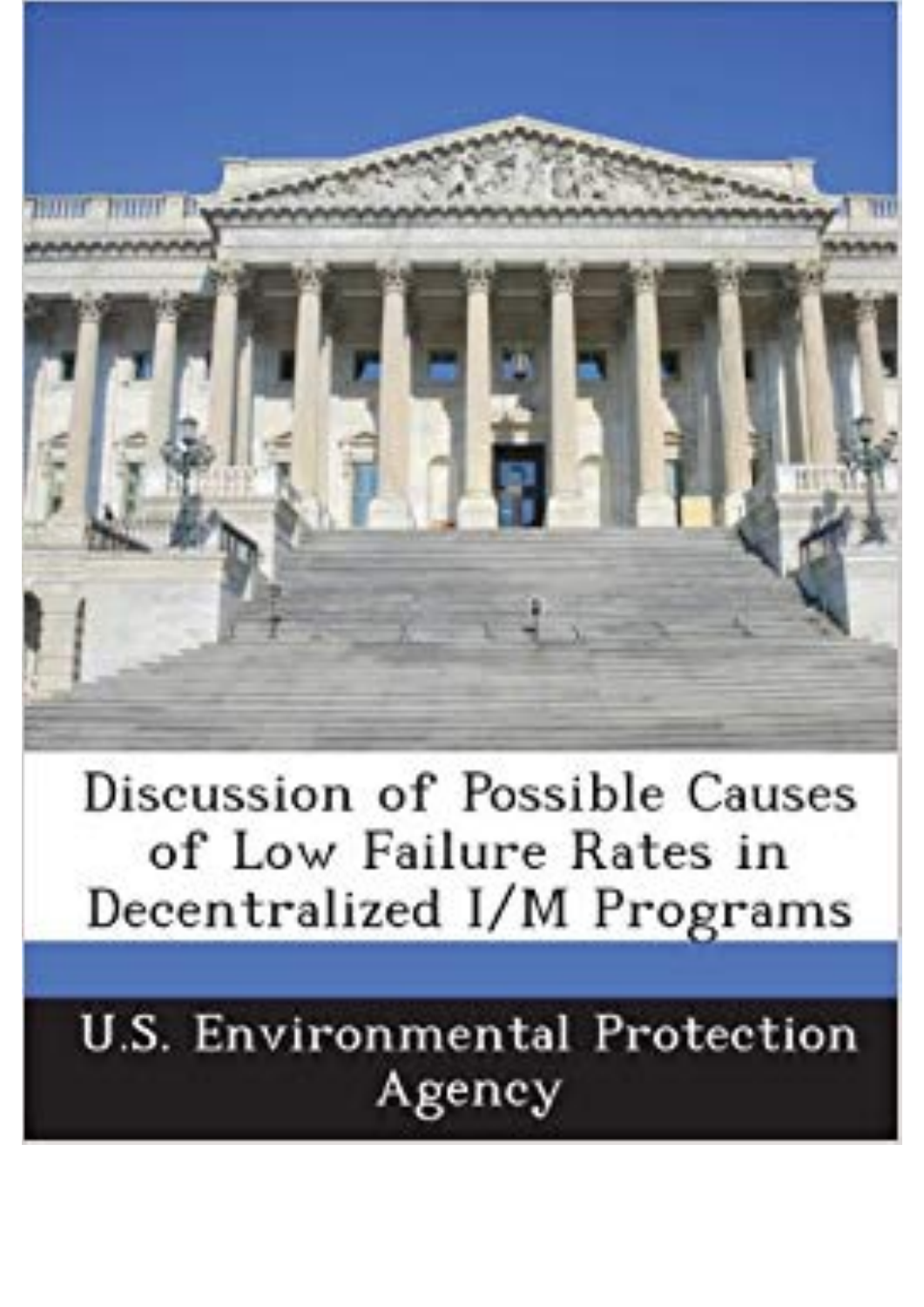*U.S. Environmental Protection Agency*

**Discussion of Possible Causes of Low Failure Rates in Decentralized I/M Programs**

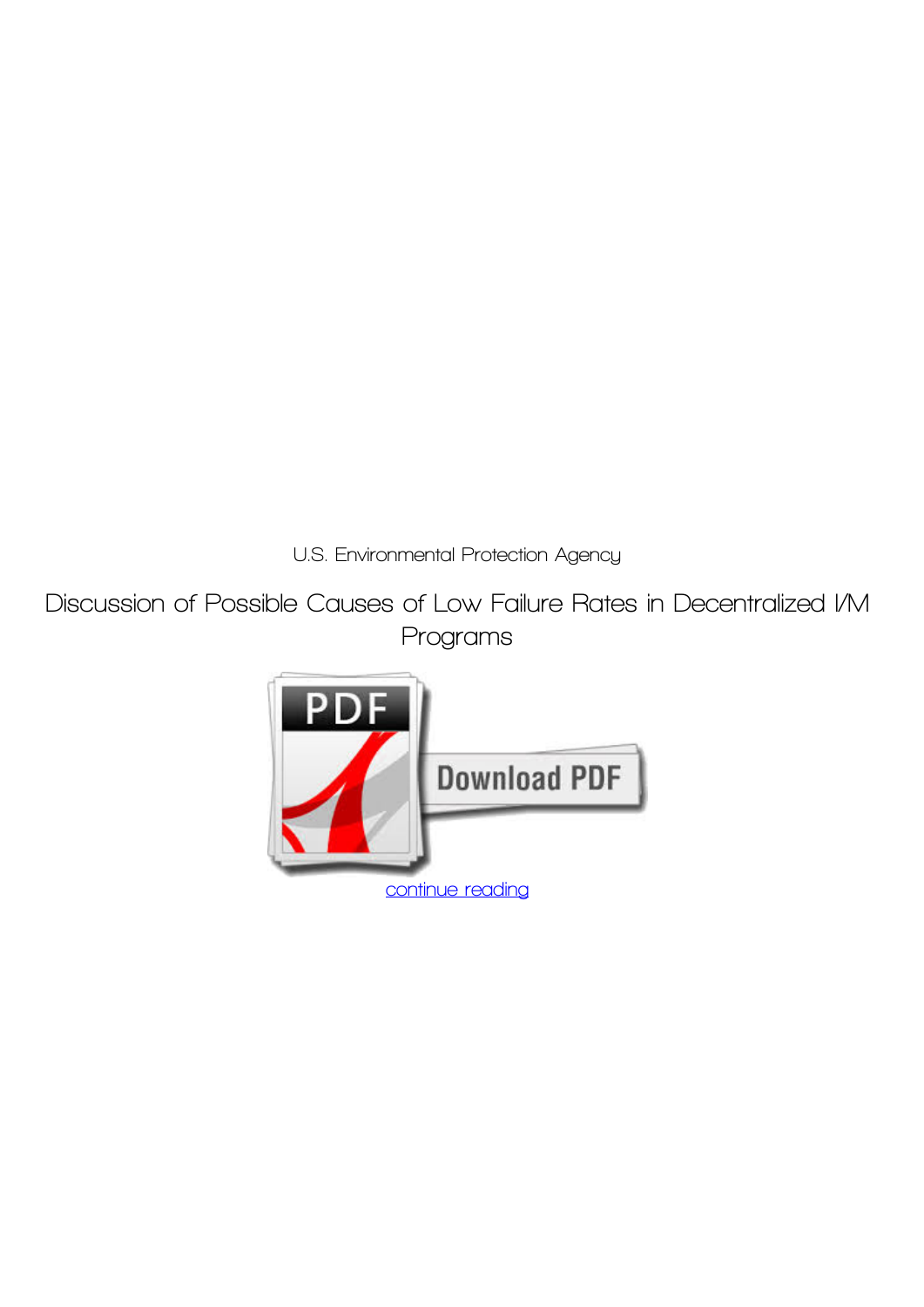**The U. These publications outline new policies, detail issues with enforcing laws, document the need for fresh legislation, and describe new tactics to use to resolve these issues. Environmental Safety Agency (EPA) was introduced on December 2, 1970 by President Richard Nixon. The agency is charged with protecting human health and the surroundings, by composing and enforcing regulations based on laws and regulations passed by Congress. This assortment of publications ranges from historic documents to reports released in the brand new millennium, and features works like: Bicycle for an improved Environment, Health Effects of Increasing Sulfur Oxides Emissions Draft, and Ladies and Environmental Wellness.S. The EPA's battle to protect wellness and the environment is seen through each of its recognized publications.**



**[continue reading](http://bit.ly/2Tge8Fv)**